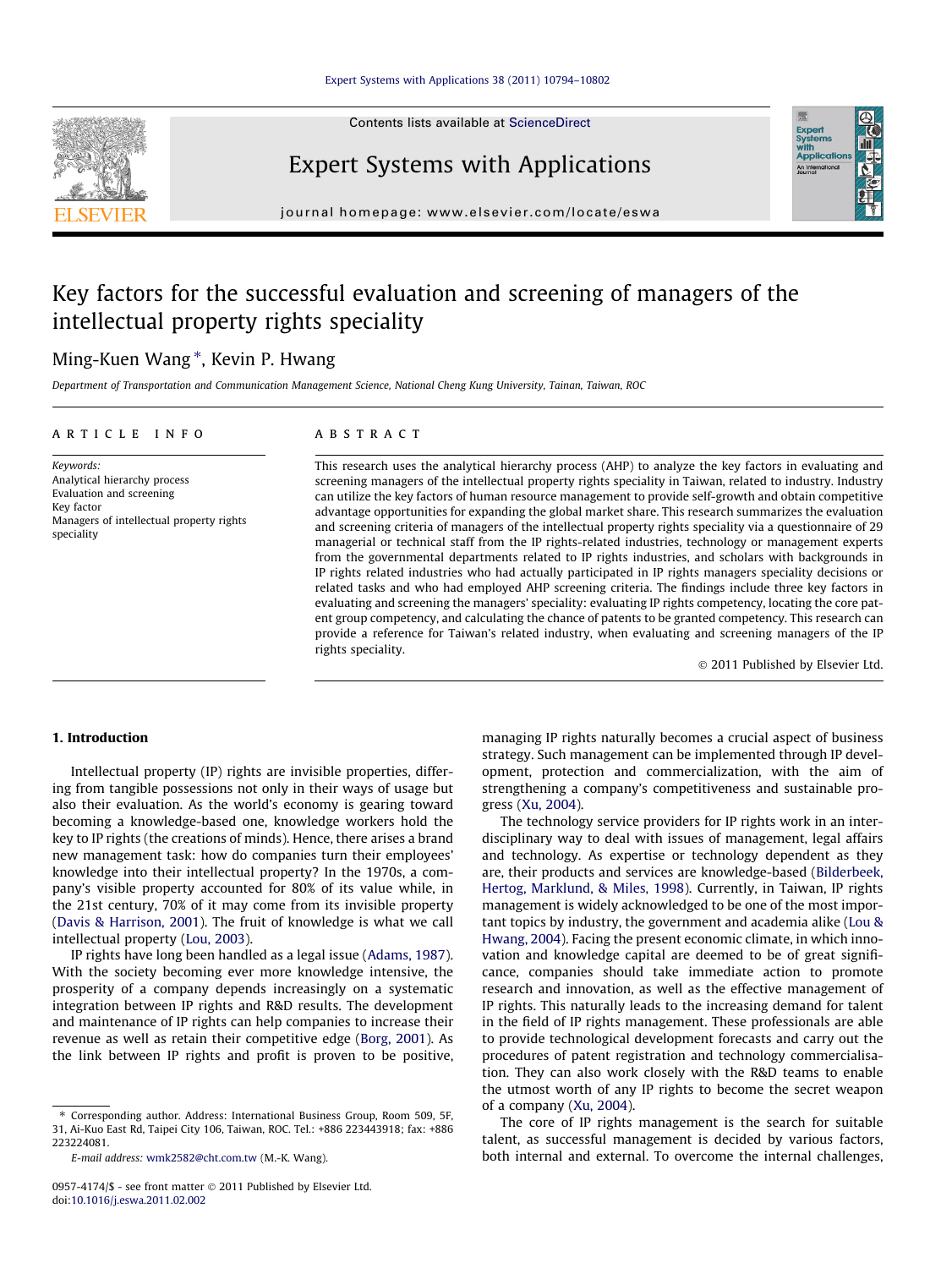professionals from legal, technological and managerial backgrounds have to collaborate, and equally important and difficult is the training of such professionals [\(Lou & Hwang, 2004\)](#page--1-0). The shortage of talent at the moment is a direct result of the small number of training organizations and staff. Therefore, how to cultivate the most needed talent is currently a pressing issue for IP rights management.

Studies on the theories of intellectual property (IP) rights management, technology trading and revaluation abound. Many scholars have also expressed opinions on the technical side of IP rights management, such as the government policies, market regulation and technology trading systems ([Lou, 1990](#page--1-0)). In comparison, there is insufficient quantitative research focusing on the selection of IP rights management personnel. To address this issue, this study is designed with the following aims in mind:

- (1) To establish the relative weight and deciding factors of the vetting of IP rights managers.
- (2) To offer concrete suggestions on the training of IP rights managers.
- (3) To provide information for related industries and aspiring IP rights managers about the requirements of IP rights management as a profession.

## 2. Definition of the managers of intellectual property rights speciality competency index

According to the online platform of technology trading, Taiwan technology market ([www.twtm.com.tw, 2006a\)](#page--1-0), launched by the Industrial Development Bureau, Ministry of Economic Affairs, services related to IP rights management fall into five categories: (1) services to establish IP rights management and implementation systems; (2) services to increase the value of IP rights; (3) IP rights evaluation; (4) legal services; and (5) services to plan and implement IP rights, R&D results and corporate strategies, as well as IP rights integration, education and training. The definition here not only highlights the responsibilities of IP rights managers, but also their significance to the industry. Effective management is able to bring forth tactical correlations among internal IP rights in a way that boosts a company's strategic operation and competitive edge.

In recent years, the technology industry in Taiwan has made promising advances in its R&D capability. However, accompanying such a trend is an increase in the number of lawsuits over IP infringement raised by international companies. A missed step in the field of patent landmines often proves costly. The lack of IP rights management is to be blamed for this in most cases, as is the companies' inadequate awareness of IP rights protection. Technology companies ought to employ IP rights management professionals to enable smooth technological integration, such as technology transfer, evaluation, investment assessment and technology management.

IP managers are in high demand in the current marketplace in Taiwan. Where the trained professionals are that the companies need is the hottest topic. In other words, talent cultivation has become the most pressing issue for the authorities and the IP rights service providers alike. Responding to this key issue, this study is as significant as it is relevant to the current climate.

## 2.1. The meaning of competency

Competency or professional capability refers to an individual's knowledge, skills, attitude and personal values related to his/her work performance [\(Knowles, 1970](#page--1-0)). There are subject and object competences ([Liang & Wang, 1994\)](#page--1-0). Subject competence refers to an individual's innate adaptability and characteristics ([Lucia &](#page--1-0) [Lepsinger, 1999\)](#page--1-0), such as motives, personality traits, self-concept and values. These are the underlying attributes, as defined by

[Spencer and Spencer \(1993\)](#page--1-0) iceberg model of competency. Like the submerged part of an iceberg, these hidden qualities are relatively more difficult to spot and develop. Objective competence stands for knowledge and skills, which corresponds to visible attributes in the iceberg model. These features can be improved via education. In theory, competency, whether subject or object, can be assessed, hence allowing the possibility of further development via training ([Parry, 1996](#page--1-0)).

A pragmatic worker should know how to integrate his/her professional knowledge with that of his/her colleagues. Therefore, when evaluating an individual's professional competency, the situational and human factors cannot be overlooked [\(Queeney, 1996\)](#page--1-0). Apart from work competency ([Spencer & Spencer, 1993\)](#page--1-0), there is also generic competency [\(Catano, 1998; Coomer, 1998; Virtanen,](#page--1-0) [2000; Waugh, 1990\)](#page--1-0)—a general ability that can be applied to more than one specific position or discipline but to every position, department or class within an organization [\(Catano, 1998](#page--1-0)). [Waugh](#page--1-0) [\(1990\)](#page--1-0) proposes that basic work competences include listening, reading, communication, teamwork, self-management and selfmotivation. According to [Coomer \(1998\)](#page--1-0), reading, communication, computing, data searching, problem solving and team work should all be included in the range of work competences.

To conclude, competencies include the visible and underlying attributes required for the accomplishment of a task. Performance is closely related to the level of competency and can be assessed and ameliorated via training. This study adopts [Catano's \(1998\)](#page--1-0) definition of competence to look at the competences involved in IP management from three aspects: professional competency, basic competency and personality, as follows:

- 1. Professional competency: Professional competency refers to the knowledge and skills required for the execution of a profession. This aspect of competency belongs to the visible attributes of the iceberg model [\(Spencer & Spencer, 1993\)](#page--1-0). With reference to the IP management services listed on the [Taiwan](#page--1-0) technology market (2006b), this study concludes that there are six subindicators of professional competency, including patent inventory, locating the core patent group, applying patents inland and overseas, evaluating IP rights, deciding on the best timing to patent, and calculating the chance of patents being granted.
- 2. Basic competency: Basic competence refers to an ability that can be applied extensively to any work situation and also one that can act as an aid to the expression of professional competence ([Coomer, 1998\)](#page--1-0). In this study, the five basic functions of IP rights professionals, as proposed by Chang, Yang, and Shen (2007), are used as the sub-indicators, including observation competence, data collection competence, communication and coordination competence, problem-solving competence, and English proficiency competence.
- 3. Personality: Personality refers to a combination of individual characteristics and behaviors that promote excellence in work performance. These are the underlying features in [Spencer &](#page--1-0) [Spencer's iceberg model \(1993\)](#page--1-0). This study referred to the work of [Chang et al.](#page--1-0) (2007) to list five personality-related features as the sub-indicators of personality. These are also based on industry services, and include professional confidence, a sense of responsibility, a sense of morality, an ability to adapt, and a team spirit ([Wood & Paynee, 1998\)](#page--1-0).

## 3. Method

### 3.1. Structure

Because each evaluation criterion obtained by this research is qualitative in nature, it is difficult to quantify them for practical application. Therefore, this research deploys a two-stage expert